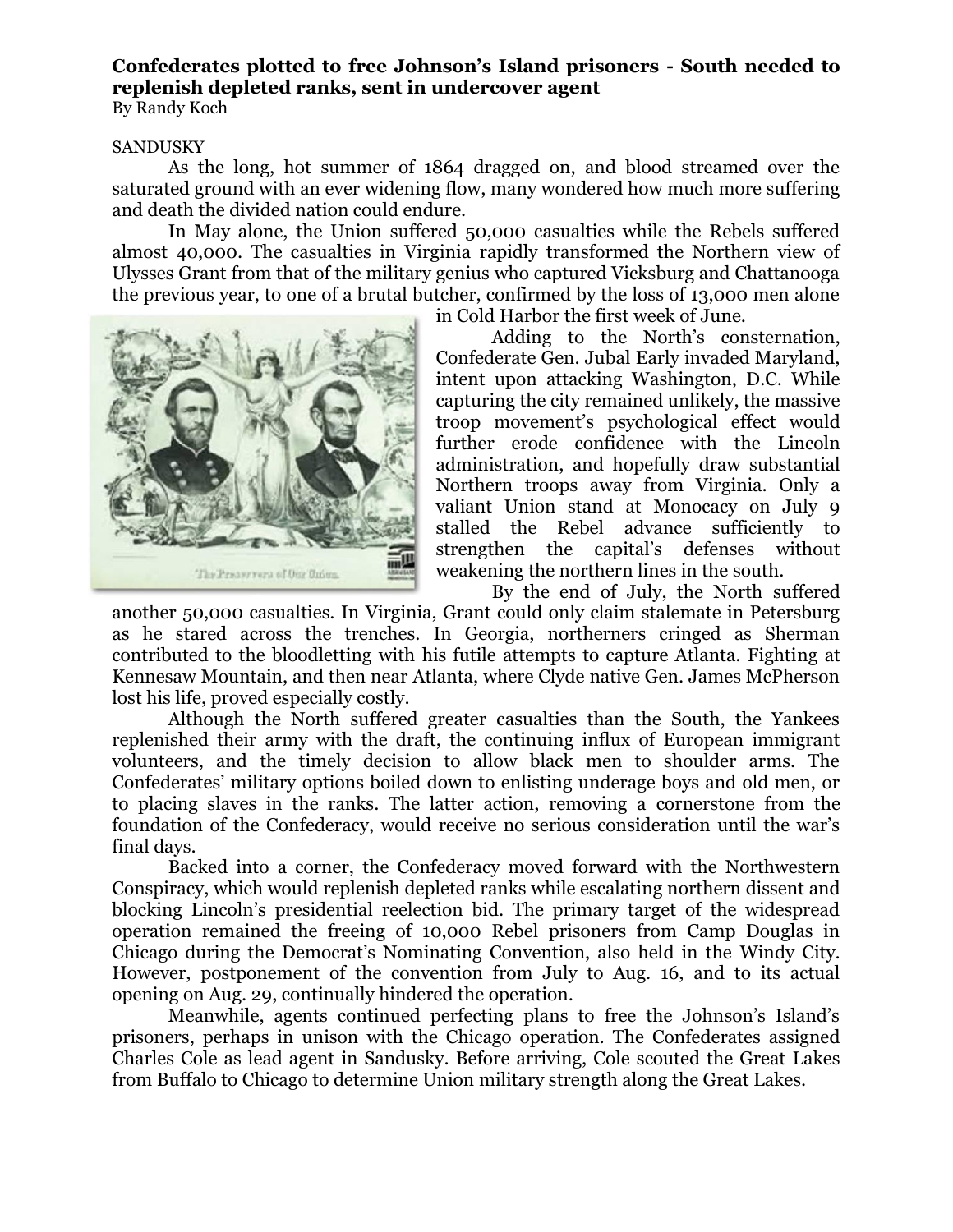The Sandusky Library Archives' guest registry from the West House has Cole arriving on Aug. 11. The Aug. 16 entry records the arrival of a lady assumed to be Annie Brown, a prostitute from Buffalo, who eagerly filled the role of Mrs. Charles Cole.

The smooth-talking Cole masqueraded as the Secretary of the Mount Hope Oil Co., of Harrisburg, Pa.

Significant funds issued by the Confederacy allowed Cole to ingratiate himself with local community leaders and key military officials in Sandusky. Though Johnson's Island's thousand-man garrison presented a sizable obstacle, the largest impediment remained the U.S.S. Michigan, stationed in Sandusky Bay to guard the prison.

An 1842 treaty with Great Britain mandated the United States could maintain only one military vessel, armed with only one gun, on the entire Great Lakes. The Michigan remained that lone vessel, but the British looked the other way as her armament increased to 16 guns.

Instead of viewing the Michigan as an obstacle, the Rebels ingeniously schemed to convert the battleship into their asset. To familiarize himself with the ship, Cole planned to acquaint himself with the ship's commander, Captain Jonathan Carter. Through a complex scheme, the Rebels would commandeer the floating fortress, turn its weaponry on Johnson's Island, and force the Union garrison to surrender.

The task of supplying Cole much of the manpower fell to John Yates Beall, the epitome of southern gentry, and the antithesis of Charlie Cole. A soldier familiar with Cole's military career in Tennessee claimed Cole to be a chronic liar who always managed to become ill when the fighting neared.

Beall, a slaveholder in Jefferson County, Virginia, later to become West Virginia, held duty and honor above all else. He served with a militia unit present at John Brown's execution. When war erupted, Beall enlisted in the famed Stonewall Brigade, although he was seriously wounded in a minor action at Bolivar Heights while home on leave in late 1861.

When recuperating in the Deep South he fell in love and became engaged to Martha O'Bryan. In the summer of 1862 he journeyed to Dubuque County, Iowa, where he managed a flour mill.

Under that disguise, Beall subtly discouraged local men from enlisting in the Union army and also engaged in the Confederacy's widespread but vain attempt to devalue United States currency through manipulating the value of gold. When discovered, he fled to Canada.

In the spring of 1863, Beall traveled to Richmond and received an officer's commission in the Confederate Navy. This allowed him to become a government sanctioned privateer while, if captured, avoiding the consequences of being labeled a pirate under international law.

After a brief but successful stint on Chesapeake Bay and along Virginia's Atlantic Coast, Beall was captured and imprisoned in November. He managed to be exchanged in late winter prior to the cessation of prisoner exchanges. A return visit to Richmond led to Beall's subsequent assignment in Sandusky, where he allegedly arrived in August.

Beall's and Cole's meetings quite possibly could have occurred in the West House, current site of the Sandusky State Theatre. There the responsibility fell to Beall to hijack a civilian vessel departing Detroit to transport men he would recruit from Canada.

The evening of the designated day, with his "oil business" in Sandusky complete, Cole planned to host a farewell party aboard the Michigan in gratitude for the hospitality shown by the ship's officers. Unfortunately, the Sandusky operation was unprepared to proceed by Aug. 29 as planned for the Camp Douglas prisoner extraction.